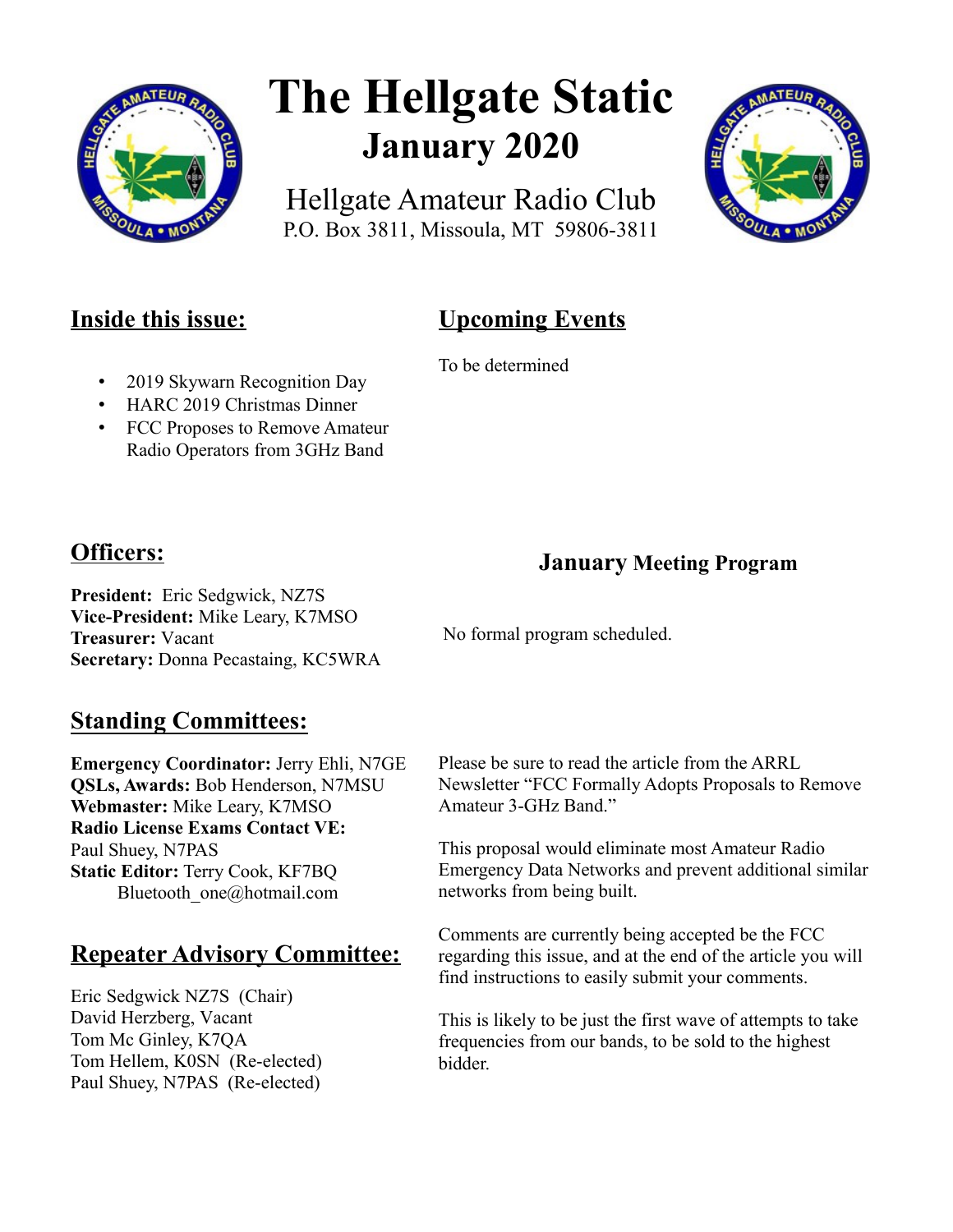## **2019 Skywarn Recognition Day**



Andy KF7CBY working Echolink Mike K7MSO working FT8 Bryce working FT8



Trent KC0QBH and Eric NZ7S working some SSB



On 7 - 8 December, club members participated in the 2019 Skywarn Recognition Day, held at the National Weather Service office at the Missoula International Airport. We used IRLP, Echolink, FT8 and SSB. We contacted 13 NWS stations across the country. Participants were: KF7CBY Andy, K7MDT David, AF7RQ Bryce, K7MSO Mike, NZ7S Eric and KC0QBH Trent.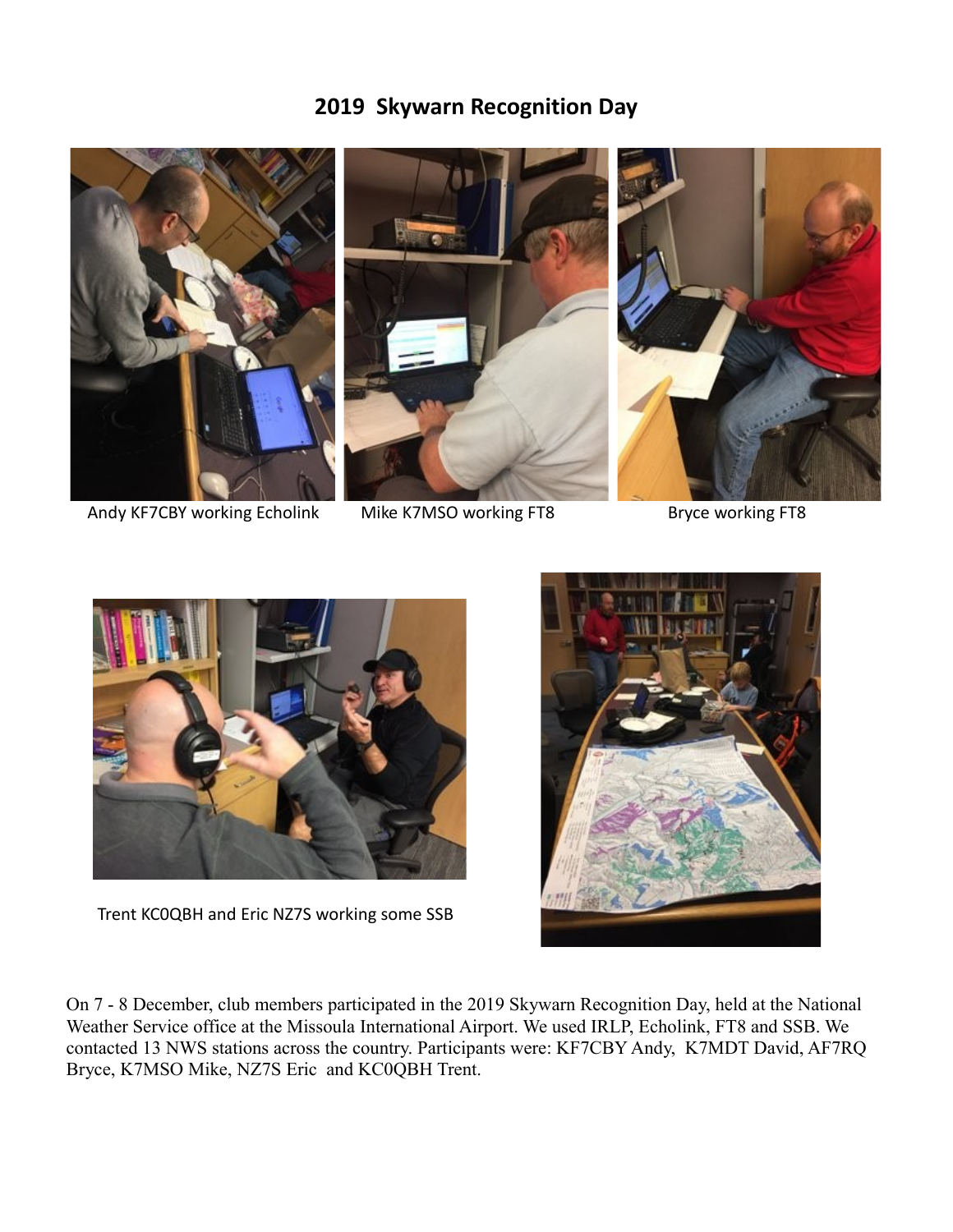### **HARC 2019 Christmas Dinner**

The 2019 HARC Dinner at the Eagles Lodge, was a great time had by all. The evening started with music by Donna, KC5WRA on piano and Rich Kingdon's grand daughter, Candace Olson, on guitar. Next was a vote for club officers for the year 2020.

Following dinner, Lance, Collister, W7JG put on an excellent program including a slide show about his latest EME DXpeditition to La Digue Island, Seychelles. We ended the evening with a drawing for door prizes and the white elephant gift exchange.





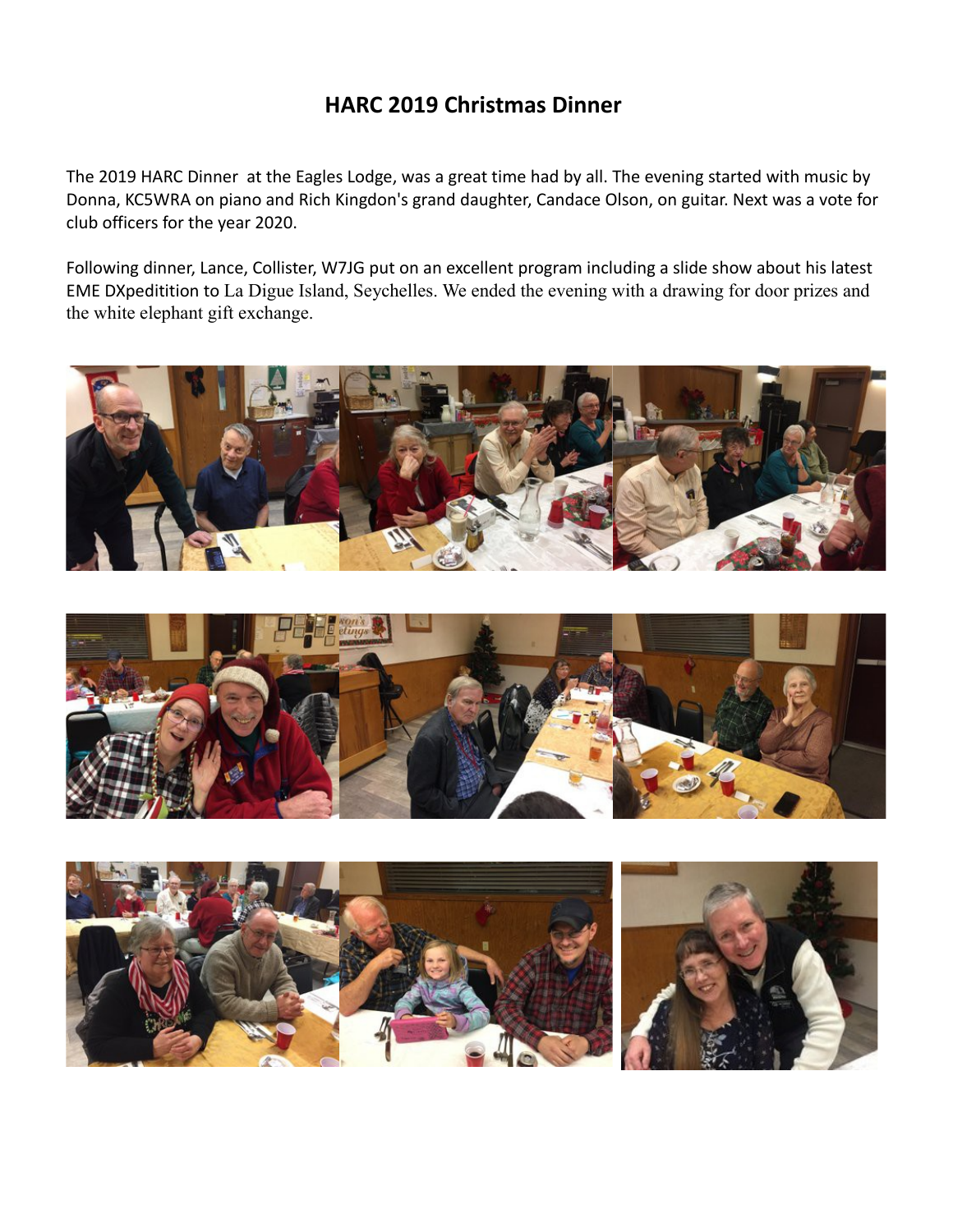#### **FCC Formally Adopts Proposals to Remove Amateur 3-GHz Band, Invites Comments**

From ARRL News 12/17/2019

At its December 12 meeting, the FCC formally adopted a *Notice of Proposed Rulemaking* (*[NPRM](https://docs.fcc.gov/public/attachments/FCC-19-130A1.pdf)*) in WT Docket 19-348 and invited comments on its plan to remove "existing non-federal secondary radiolocation and amateur allocations" in the  $3.3 - 3.55$  GHz band and relocate incumbent non-federal operations. The FCC said it's seeking comment on appropriate "transition mechanisms" to make that happen. ARRL has indicated that it will file comments in opposition to the proposal. The amateur 9-centimeter allocation is 3.3 – 3.5 GHz. The *NPRM* comes in response to the MOBILE NOW [Making Opportunities for Broadband Investment and Limiting Excessive and Needless Obstacles to Wireless] Act, approved by the 115th Congress to make available new spectrum for mobile and fixed wireless broadband use.

"By proposing to delete the existing non-federal secondary allocations from the  $3.3 - 3.55$  GHz band, we are taking an important initial step towards satisfying Congress's directives and making as much as 250 megahertz of spectrum potentially available for advanced wireless services, including 5G," the FCC said in the Introduction to its *NPRM*.

Currently, the entire 3.1 – 3.55 GHz band is allocated for both federal and non-federal radiolocation services, with non-federal users operating on a secondary basis to federal radiolocation services, which have a primary allocation, the *NPRM* explains.

The FCC said it is seeking comment on relocating non-federal licensees to another band. With respect to amateur operations, the FCC invited comments on whether sufficient amateur spectrum exists in other bands that can support the operations currently conducted at  $3.3 - 3.5$  GHz. The  $3.40 - 3.41$  GHz segment is earmarked for amateur satellite communication. "We seek comment on the extent to which the band is used for this purpose, whether existing satellites can operate on other amateur satellite bands, and on an appropriate timeframe for terminating these operations in this band," the FCC said. If non-federal licensees are relocated to  $3.1 - 3.3$  GHz band, the FCC proposes that they continue to operate on a secondary basis to federal operations, consistent with current band allocations.

Some comments began to arrive before the FCC formally adopted the *NPRM*, as it points out in a footnote. Kevin Milner, KD0MA, the secretary/treasurer of the Ski Country Amateur Radio Club in Colorado, has argued that the club's equipment cannot be re-channeled below 3.4 GHz, and the club is seeking relocation costs. Devin Ulibarri, W7ND, told the FCC that amateur networks in the current band cannot move easily into other amateur allocations because there is no readily available commercial equipment to support the bandwidth, the FCC recounted.

In the event the proposed amendments are adopted, the FCC "seeks comment on relocation options and on transition and protection mechanisms for incumbent non-federal operations."

Also at its December 12 meeting, the FCC considered **[another](https://docs.fcc.gov/public/attachments/FCC-19-129A1.pdf)** *NPRM* in WT Docket 19-138 that would "take a fresh and comprehensive look" at the rules for the 5.9 GHz band and propose, among other things, to make the lower 45 MHz of the band available for unlicensed operations and to permit "cellular vehicle-toeverything" (C-V2X) operations in the upper 20 MHz of the band. The FCC is *not* proposing to delete or otherwise amend the amateur allocation, which would continue as a secondary allocation.

The Amateur Radio Emergency Data Network (**[AREDN](https://www.arednmesh.org/)**) has **[offered its voice](https://www.arednmesh.org/content/call-action-defense-part-97-allocations)** in challenging the FCC proposals on the two bands, saying their adoption would "eliminate our use of the most-effective resource hams have to build its networks."